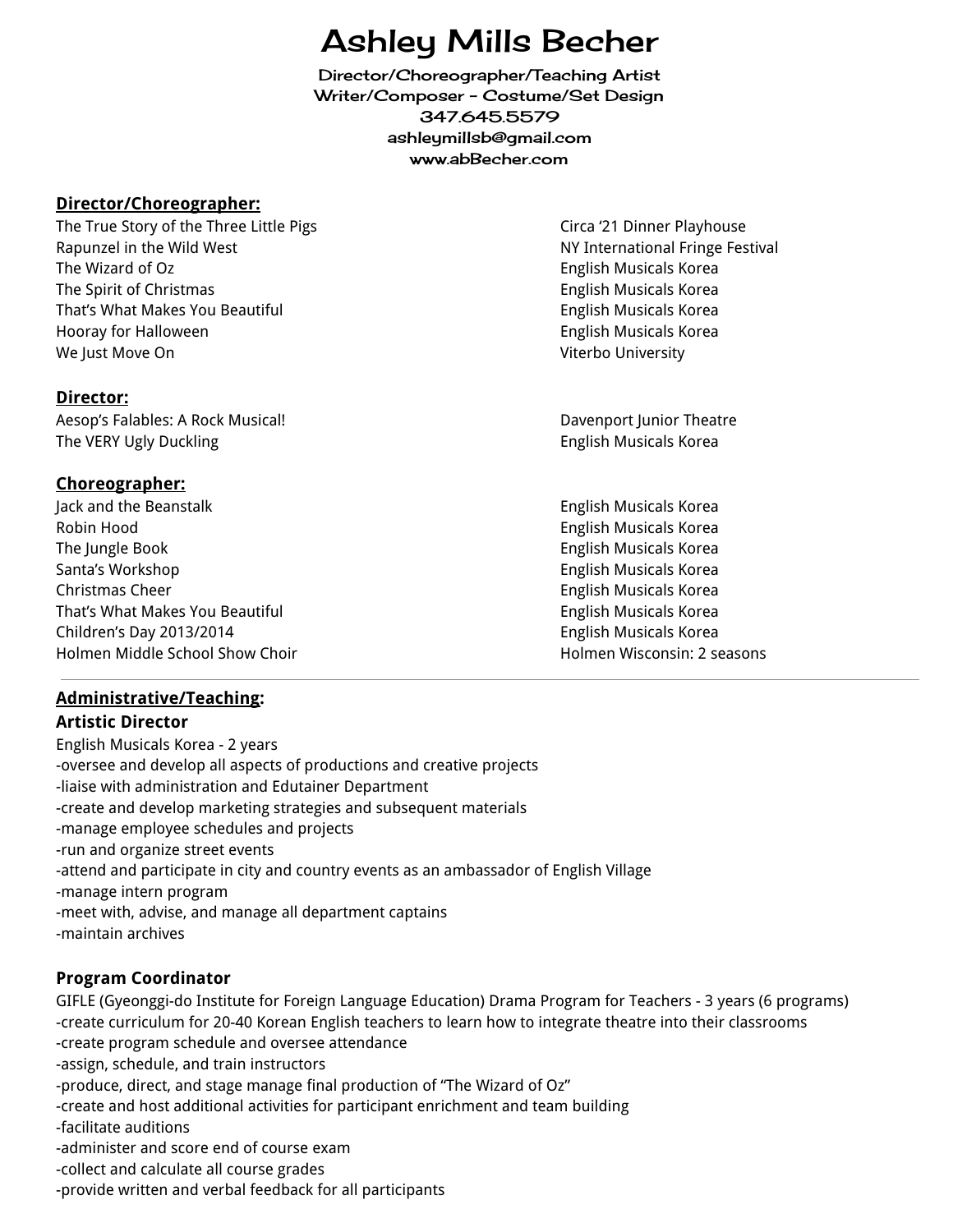# **Teaching Artist**

Davenport Junior Theatre - 4 semesters, various classes each semester -Acting: Ages 5-6, Ages 7-9, Advanced Acting -Broadway: Ages 5-6, Ages 7-9, Advanced Broadway -Camp Broadway Instructor: Ages 6-13 -Ballet: Budding Ballerinas, Beginning Ballet, Ballet 1 -Hip Hop: 'Lil Hip Hop, Hip Hop 1 -Interpreting the Song (Acting for Singers): Ages 13-18 -Mainstage Music Theatre: Ages 13-18

#### **Guest Lecturer**

GIFLE (Gyeonggi-do Institute for Foreign Language Education) - 2 terms -create seminars for the professional development of in service Korean English teachers -provide feedback and guidance for group projects

#### **Educational Facilitator**

English Musicals Korea: Kids Drama Camp - 2 terms -teach theatre classes to 10-40 elementary school students -run rehearsals for final production

# **Traveling Artist**

Prairie Fire Children's Theatre -1 summer -hold auditions -teach students ranging from kindergarten to high school, the music, lines, blocking, and choreography for the show -perform in final production with students -run workshops -sell merchandise - including ordering, collecting payment, and maintaining accounting

### **Production/Writing/Composing:**

# **Costume Design:**

**Full:**

Little By Little Riverside Players Finding Home **English Musicals Korea** English Musicals Korea Princess and the Crown **English Musicals Korea** English Musicals Korea Children's Day 2012 **English Musicals Korea** English Musicals Korea Jack and the Beanstalk English Musicals Korea **Assist:** Hercules in Hero School English Musicals Korea

Rapunzel in the Wild West **English Musicals Korea** English Musicals Korea The VERY Ugly Duckling English Musicals Korea

### **Script/Composing:**

**Co Book/Music/Lyrics:** The Biggest Big Race - The Story of the Tortoise and the Hare WhatFun! Theatre **Script Editing/Adapting:** Rapunzel in the Wild West English Musicals Korea/WhatFun! Theatre The VERY Different Duckling English Musicals Korea/WhatFun! Theatre Campout! English Musicals Korea/WhatFun! Theatre Alice in Wonderland **English Musicals Korea/WhatFun! Theatre Co Music/Lyrics:** Title: <u>Show:</u> Big Bad Reputation **Accord Accord Aesop's Falables** Aesop's Falables Amelia Eagle, Flying Ace **Aesop's Falables** Aesop's Falables

The Baltimore Waltz **Vice Community Community** Controller Manual Act of the Baltimore Waltz Rapunzel in the Wild West NY International Fringe Festival